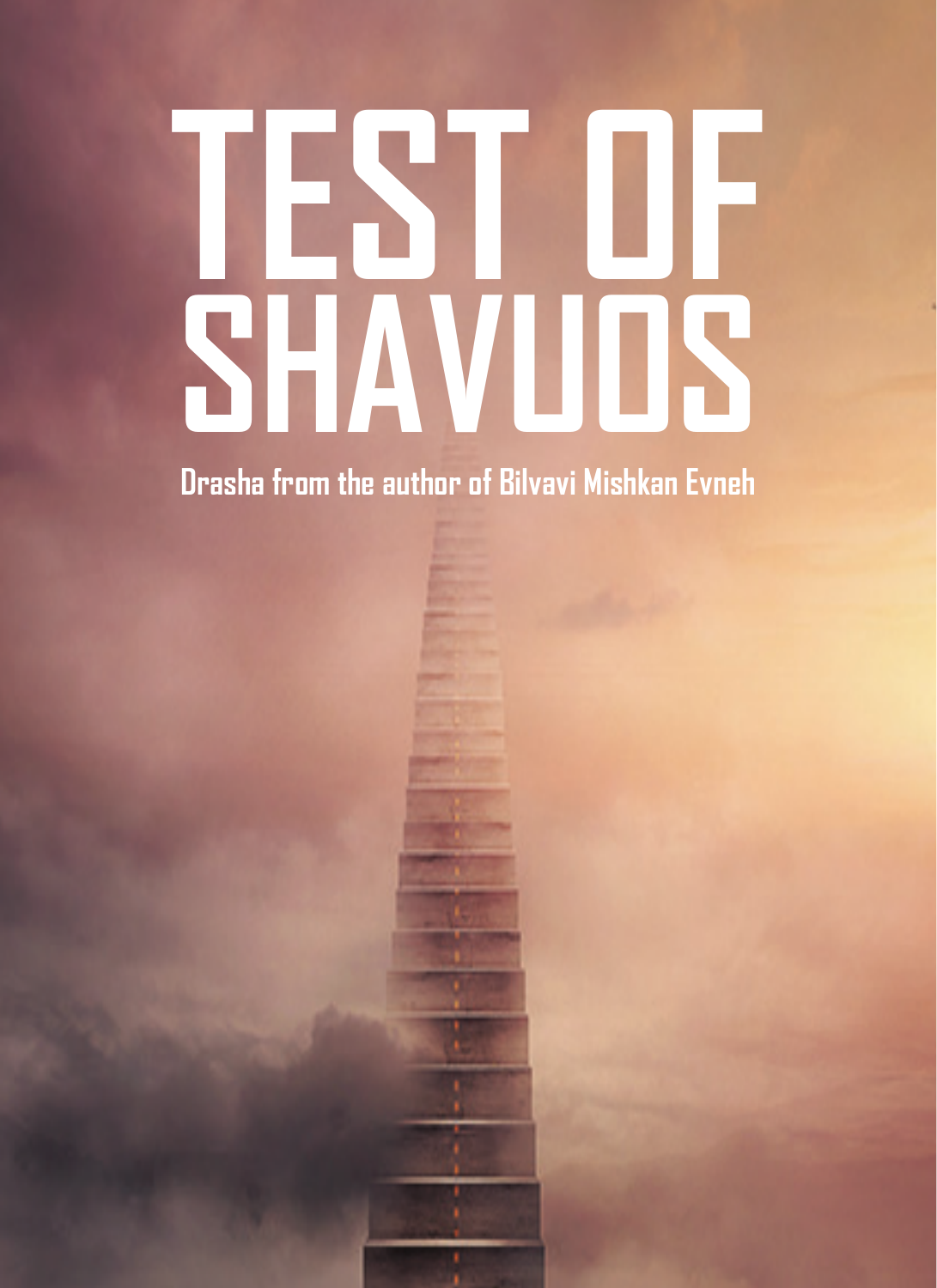### The Test That Returns Each Year

Shavuos is the time of the giving of the Torah. Consequently, it is now the time to prepare to receive the Torah.

In order to 'receive' the Torah each year we can gain inspiration from reflecting on what the Jewish people did to prepare themselves to receive the Torah.

When Hashem came down to Har Sinai, He revealed Himself to the Jewish people. The entire nation trembled at the awesomeness of His revelation. Moshe *Rabbeinu* had to reassure the people that they had nothing to fear, and that Hashem was merely giving them a test.

A difficult test is called a *nisayon*. The days of *Sefiras HaOmer* occur during three months of the Jewish calendar

– the second half of the month of Nissan, the entire month of Iyar, and the beginning of the month of Sivan. The word *Nissan* is rooted in the word *nisayon*. In other words, this first month of the *sefira*s *ha'omer,* the month of Nissan, contains in it a *nisayon* – a test. The "test" is how we will prepare for the Torah.

The word *Iyar* (the month which follows Nissan) comes from the word "*yirah"*, awe. This alludes to how the month of Iyar contains the power of *yirah* which can help enable us to prepare for receiving the Torah.

Thus, the months of Nissan and Iyar both serve to help us prepare for Shavuos. The "*nisayon"* (test) of *Nissan* requires us to prepare for the Torah, and the month of *Iyar* aids us in having the proper *yirah,* which are both necessary in order to receive the Torah.

The word *nisayon* comes from the word *nes*, which means to "run"; if a person "runs" away from the nisayon, he fails to grow from it. Alternatively, the word *nes* also means "miracle," which uplifts a person. The hint of this is that a *nisayon* can either cause a person to run away from it, or become uplifted from it. Thus, every *nisayon* we endure serves as a test of our power of free choice – we can choose to elevate ourselves through the *nisayon* we are presented with, or run away from the message and fail to grow.

When the people heard the voice of Hashem at Har Sinai and all the thunder and lightning that followed, they had a *nisayon.* They were faced with a choice – they could want to run away, or they could choose to become uplifted. Their first reaction was to want to flee; only then did Moshe *Rabbeinu* calm them down and reassure them not to flee in fear. He was really teaching the people that the purpose of this *nisayon* was to uplift them.

## The Test At Har Sinai and Each Year

What exactly is the *nisayon* which the Jewish people faced in receiving the Torah? What did they find so difficult?

The *Mesillas Yesharim* writes that everything in this world is in a *nisayon*. No matter who you are and what your situation is, one is always facing a *nisayon*.

The first *nisayon* at Har Sinai was whether we the Jewish people would really accept the Torah when it was offered by Hashem to them as an option. The second *nisayon* occurred at the actual time of the giving of the Torah and was a much deeper but more subtle kind of test. At this point the Jewish people had already reached the apex of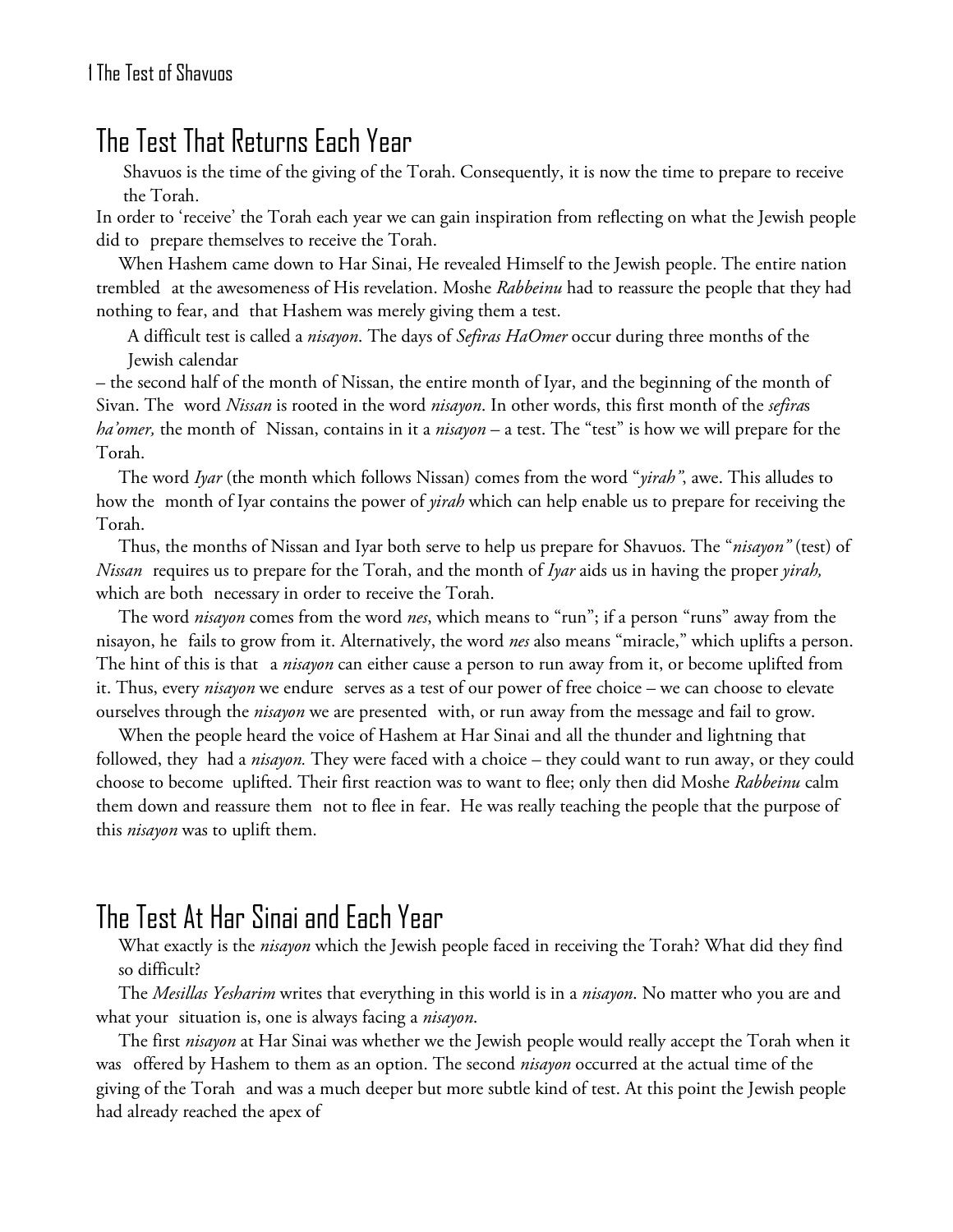#### 2The Test of Shavuos

perfection, standing at Har Sinai and seeing the revelation of Hashem. Their test was whether they were willing and courageous enough choose to hear the Torah directly from the voice of Hashem.

Did they pass the test?

The Torah tells us that they did not pass the test. When the people heard the voice of Hashem at Har Sinai, they were afraid that they would die from hearing Hashem's voice. In their fear, they requested to hear the Torah from Moshe's voice instead. The Vilna *Gaon* teaches that this deviation from listening to Hashem was the seed that ultimately led to the sin of the Golden Calf. The Jewish people were supposed to be on the level of being willing to die in order to hear the voice of Hashem. From this we learn that we actually need to serve Hashem on the level of being prepared to die just to listen to Hashem's voice!

But surely we would be forgiven for wanting to live and give up the opportunity to hear Hashem's voice, rather than hear Hashem's voice and die? What is the problem with choosing to live rather than hear Hashem's voice? The answer is that to live without hearing the voice of Hashem's is not really a life!

Admittedly, the people's fear of Hashem's voice did not signify idol worship. However, the sin lay in the fact that their fear of dying (which they associated with hearing His voice directly) surpassed their love of Hashem. The people's fear of dying led them to settle for hearing the Torah through Moshe instead of directly from Hashem's voice. However, the people failed to realize that life without hearing Hashem's voice is meaningless.

When Adam sinned, he was ashamed in front of Hashem. He said, *"Your voice I hear amidst the garden, but I am afraid and hiding."* [1](#page-2-0) He ran away from hearing Hashem's voice. At Har Sinai, we reached the purified state of Adam before the sin and were tested once again to see if we would listen to Hashem's voice or run in fear. However, we failed to pass the test.

All of us were at Har Sinai, for our souls were there in a previous lifetime. Thus, we all failed to pass that test – we were afraid to die. However, we have a chance every year to pass this test again every year at Shavuos time. Are we ready to die to hear the voice of Hashem?

Before we accept the light of receiving the Torah which returns every year on Shavuos, we are first tested again to see whether we have reached the level of choosing to listen to Hashem's voice and risk dying. At Har Sinai, the test was overt. In contrast, the test of our current day is not as clear to us, though it is the same test. And though we are not on the same level as we were at Har Sinai, Hashem still sends us the same test to each and every one us each year [to see if we will pass].

## Striving For A Relationship With Hashem In Our Daily Life

In practical terms, what is our "test" that returns to us each Shavuos? In order to understand the essence of this difficult test presented to us each year on Shavuos, we must first understand that there are two totally different ways to live life.

When faced with a difficulty, one kind of person will continue to learn Torah and do all the *mitzvos*, visit *tzaddikim* and give *tzedakah*. He may also *daven* by *kevarim* (and even talk to Hashem a little when he is there). In contrast, the second type of person who meets with challenges will talk to Hashem about them all the time, and share with Him all his problems.

<span id="page-2-0"></span>*1 Bereishis 3:10*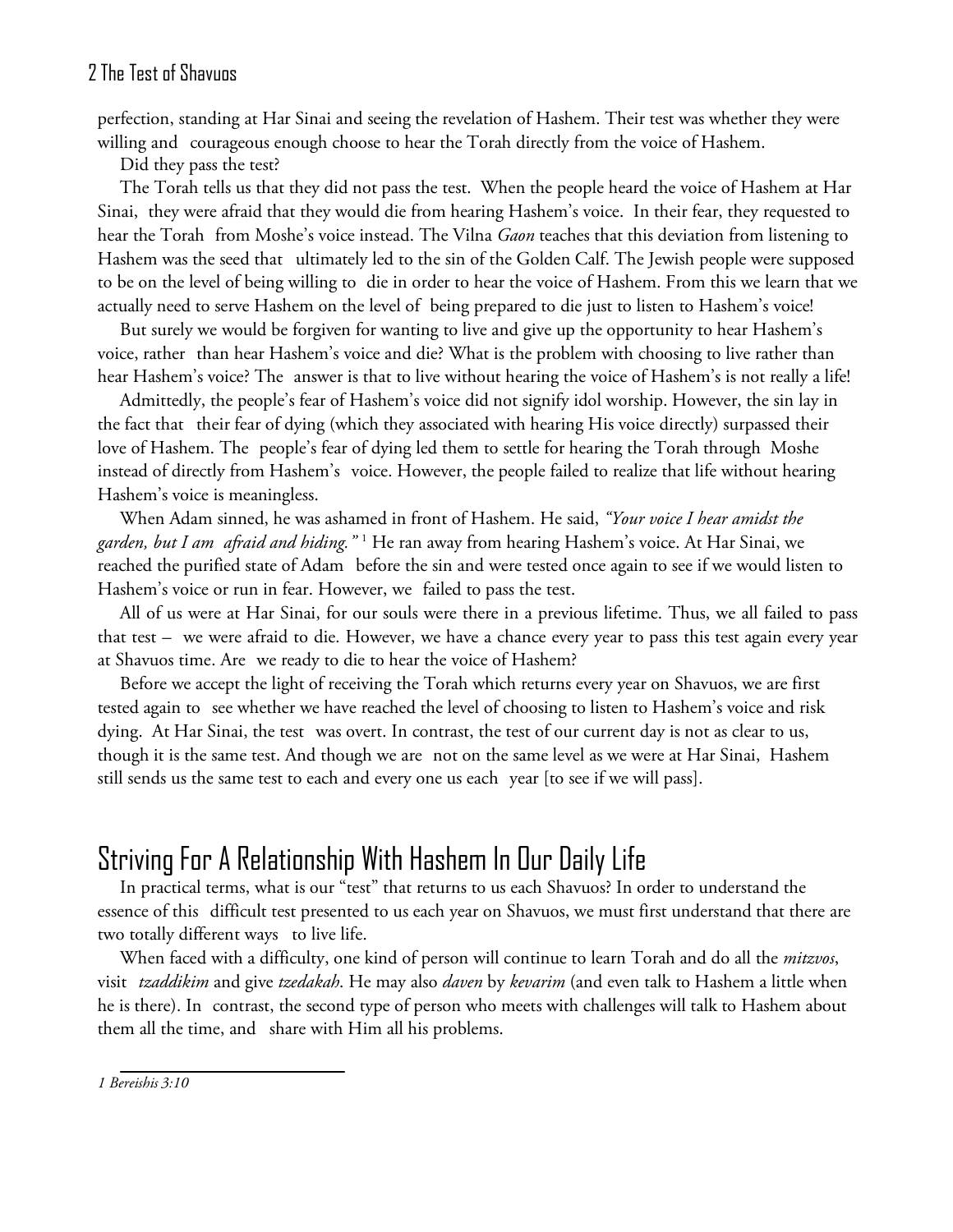#### 3 The Test of Shavuos

The first type of person is missing the point of life. Of course, there is something special in visiting *tzaddikim*. There is certainly a concept of *segulos*, but relying on spiritual charms is not enough!! We need to have a constant relationship with Hashem, including regular interaction and talking to Him, so that when we face a challenge we will naturally talk to Hashem directly, without wanting or thinking we need someone else to do it for us!

When we *daven* to Hashem in *Shemoneh Esrei*, we must realize we are speaking directly with Hashem. We can choose to 'hear His voice' and have direct contact with Him. And this is not just limited to our *Shemonei Esrei*. Our entire life can and should involve Hashem in this way. We should strive to always feel that Hashem is in front of us. As we learn from the *Mesillas Yesharim*, we should talk to Hashem "as a man who talks to his friend."

For instance, imagine that you need something urgently. There is something very specific that you personally can do about it. Talk to Hashem! *Davening* to Hashem is not a "*segulah*." Rather, it should be natural to you. This mindset and practice affects our entire life. *Tefillah* is the art of a Jew, which we received from our ancestors. We can ask and thank Hashem before everything we do.

However, since many of us are unfamiliar with this regular practice, we do not feel that closeness to Hashem.

Therefore, it is only natural that we would be less likely to be prepared to die for Hashem. There is no relationship, so we would be less inclined to sacrifice anything for Him. There has to first be a relationship with Hashem. Only once we have fostered and ignited a close and loving relationship can we ever hope to reach the level of being prepared to give himself up for Him.

Every year, Hashem approaches us on Shavuos and offers to speak to us again so we can hear His voice. The question is – are we prepared to listen to Him? The truth to this question lies deep in your heart. We must try to reach a level whereby we truly should be willing to and want to hear the voice of Hashem.

Of course, if you ask anyone if he wants to hear Hashem's voice, he will respond, "Of course! What spiritual bliss that would be!" But as soon as he told that he will have to give his life for it and die for it, he turns back and runs away. At Har Sinai the people did not want to hear Hashem's voice. Instead they chose to hear the Torah from Moshe. It is harsh to say something like this, but the same thing is likely to happen at the time of the *Moshiach* if one did not develop a strong enough relationship with Hashem. At the time of the *Moshiach*, we are taught that we will learn Torah. But from whom will we hear this Torah from? We will have a choice to hear it either from Hashem directly, or from *Moshiach*.

If someone never spent his life talking with Hashem, then when *Moshiach* comes, he will not be able to suddenly run to go hear Hashem's voice teaching the Torah. He will reject hearing the Torah directly from Hashem Himself, in favor of hearing it from *Moshiach*!

The Sages teach that one must exert himself over the Torah, and must "kill himself in the tents of Torah.["2](#page-3-0) Why it is indeed necessary for us to 'die' for the Torah? On a simple level, this is a euphemism for sacrificing all materialism for the sake of *ruchniyus*, and a greater connection with the Torah. However, on a deeper level, we learn that just as the Jewish people were supposed to die in order to hear Hashem's voice, so must we be prepared to die in order to hear Hashem's speaking to us through the Torah.

And so, the question we must ask ourselves each Shavuos is: Are we prepared to *die* for the Torah?

<span id="page-3-0"></span>Imagine if Hashem came to us again and asked us if we wanted the Torah. Imagine if we heard His voice and felt our souls leaving us, just as the souls of the Jewish people left them with each word of the Torah they heard from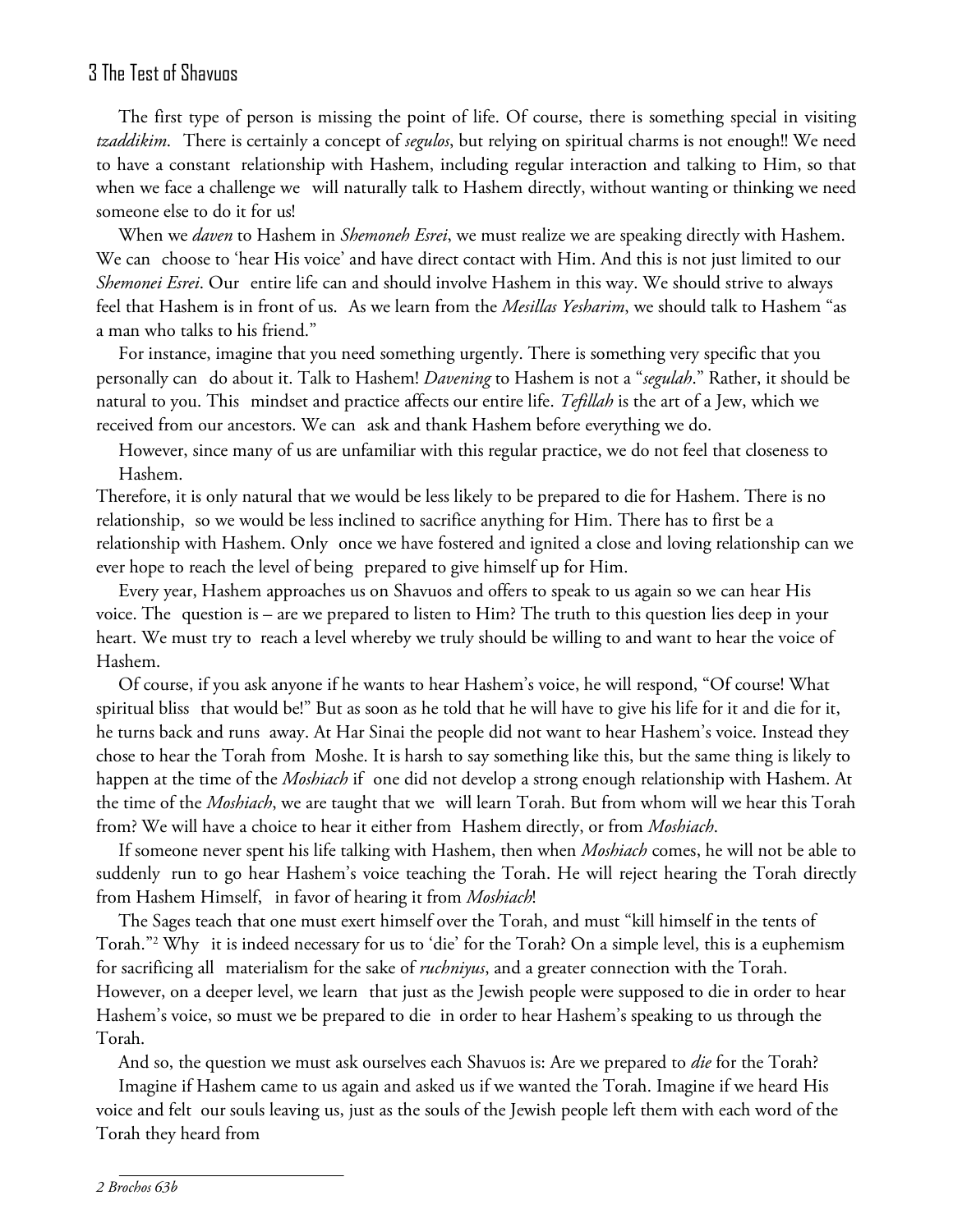#### 4 The Test of Shavuos

Hashem. What would we do? Would we be willing to continue listening and sacrifice our soul? Or would we say, "I don't know about this. I have to ask my wife. Also, I have kids at home. If I die, they will be left without a father." All kinds of excuses….

Preparation for receiving the Torah is really all about being prepared to sacrifice one's life for the sake of Torah and to hear Hashem's voice. And, this must be a true willingness in one's heart, and it will not suffice as a mere utterance of the lips that is superficial.

## Preparing For Shavuos: Making A Self-Accounting

Practically speaking, in the three days leading up to Shavuos, everyone should actively carve out some time of quiet to make a self-accounting and ask himself if he is ready to accept the Torah or not. Is he willing to stay and listen to Hashem's voice at the risk of death? This is the question that each Jew should ask himself every Shavuos: "If I would be standing at Har Sinai right now, would I be on the level to receive the Torah directly from Hashem's voice?"

People may assume that such willingness to sacrifice our lives for Hashem was only relevant and appropriate for previous generations, and that we surely cannot be on the level of standing at Har Sinai. They may react, "What do you want from us?? These words are not for this generation…"

But such an attitude reveals a rejection of receiving the Torah. Whether or not we are there yet, we must at least strive to have a yearning to reach that high level, and we must not remain complacent with a low spiritual level.

This willingness to die for Hashem and His Torah should not be limited just to Shavuos. It should carry over into the rest of the year as well – to life a life of connection with Hashem, all day, and not just when we daven three times a day. Every day, each person should actively consider deeply about his relationship with Hashem, and how much he is willing to sacrifice to get closer to Him.

The Torah says, *"Remember the day in which you stood before Hashem, your G-d, at Horeb."* Don't just remember that you stood at Har Sinai – remember that you stood in front of Hashem at Har Sinai.

These words here will ring true for anyone who searches for a true kind of life. It is the true way to prepare for receiving the Torah. I hope that the words here are not new to you; to the contrary, I hope that they are quite familiar to you. We must separate ourselves from the mores of our generation to become souls of the Creator of the World.

May Hashem merit all of us to accept the Torah before Shavuos, and to be ready to give ourselves up in order to hear Hashem's voice and His Torah, all year.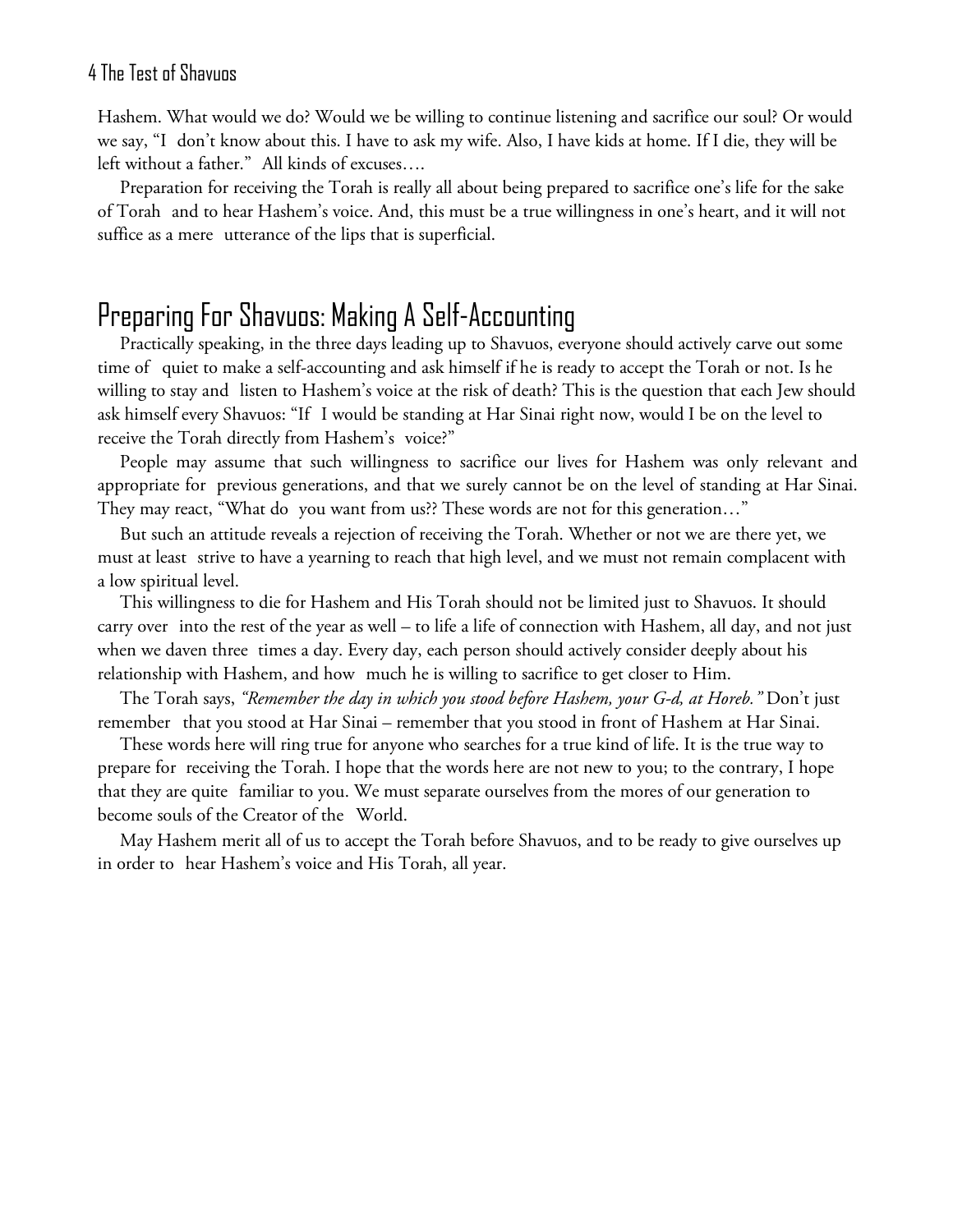

The Rav's classes appear on "Kol haLashon" Torah Bank Service USA 718.521.5231 #2>4>12 Israel 073.295.1245



For Inquiries on "Bilvavi Mishkan Evneh" Contact: 052.763.8588 Email info@bilvavi.net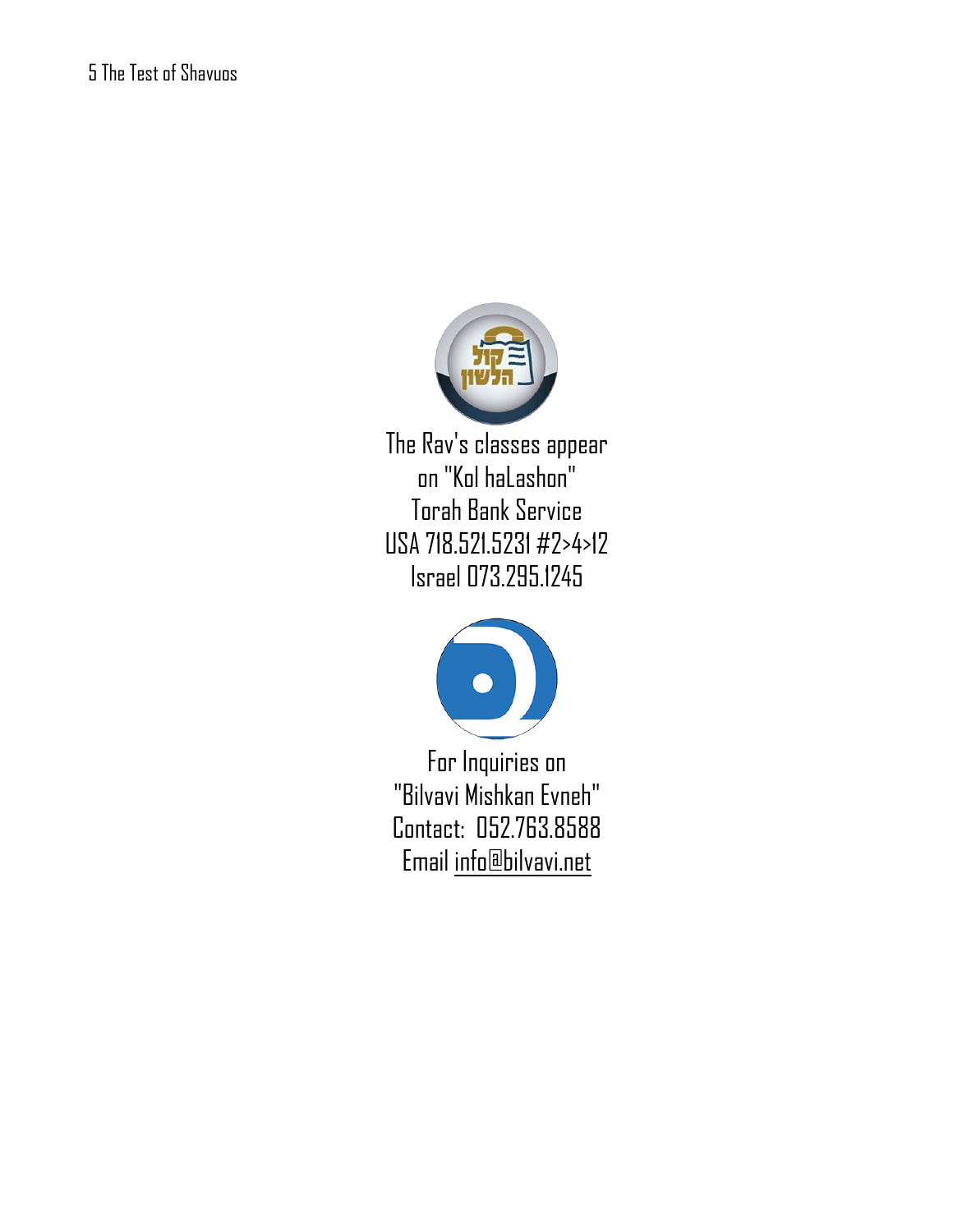## בלבבי משכן אבנה<br>עולם ברור



בס"ד

המאמרים שבאן בספר זה, רובם נערכו מתוך סדרת שיעורים שניתנה במוצאי שבתות בעיר בני ברק. כל שיעור מקיף ומברר נקודה אחת בהלכות דעות וחובות הלבבות. ונותן מבט שורשי ומעשי בדרך הישרה שיבור לו האדם. בחלקו האחרון של הספר מופיעים "מאמרי התקופה" - מתוך שיעורים שנמסרו לאור תקופתנו, וכן שיחה נוגעת לתקופתנו מאת הגה"צ רבי שמשון דוד פינקוס זצ"ל, היוצאת לאור לראשונה.

> הפצה אברומוביץ 03.578.2270 משלוח ברחבי העולם

> > ספרי מאה שערים רח. מאה שערים 15, ירושלים 02.502.2567

הפצת ספרי קודש רח. דוד 2, ירושלים 02.623.0294

ספרי אברומוביץ רח. קוטלר 5, בני ברק 03.579.3829

## סניפים ספרי אור החיים

IN THE USA · SHIRA DISTRIBUTORS 718.871.8652